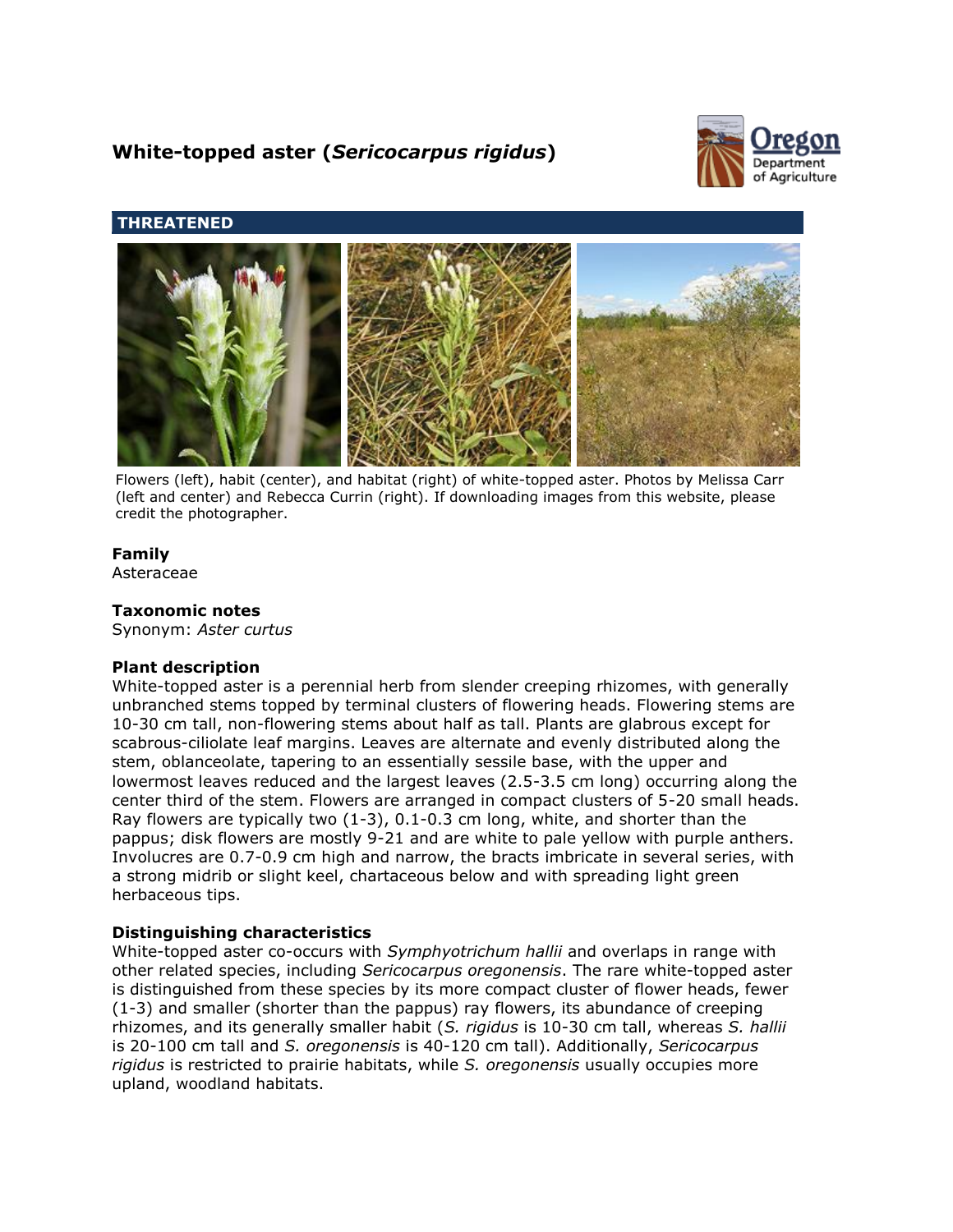#### **When to survey**

Surveys for white-topped aster should be completed when the species is in flower, from the end of July through early September.

## **Habitat**

The majority of white-topped aster populations, those occurring in western Washington, are found primarily on gravelly, glacial outwash soils. The southernmost populations of Oregon occupy deep, poorly drained clayey soils, and the northernmost populations of British Columbia occupy very shallow soils overlying bedrock. The species occurs in open, grassy, seasonally moist prairie and savannah habitats, at elevations ranging from about 30-380 m (90-1250 ft). The species is occasionally found in partially shaded areas under *Quercus garryana* and *Arbutus menziesii* canopies.

White-topped aster is frequently associated with various grasses (*Agrostis capillaris*, *Aira praecox*, *Anthoxanthum odoratum*, *Cynosurus echinatus*, *Dactylis glomerata*, *Deschampsia cespitosa*, *Festuca idahoensis*, and *Poa pratensis*), forbs (*Symphyotrichum hallii*, *Camassia leichtlinii*, *Campanula rotundifolia*, *Leucanthemum vulgare*, *Erigeron decumbens*, *Eriophyllum lanatum*, *Fragaria vesca* ssp. *bracteata*, *Hypochaeris radicata*, *Juncus patens*, *J. tenuis*, *Plantago lanceolata*, *Potentilla gracilis*, *Prunella vulgaris* var. *lanceolata*, *Sidalcea campestris*, and *Viola adunca*), shrubs (*Cytisus scoparius*, *Holodiscus discolor*, and *Symphoricarpos albus*), and trees (*Arbutus menziesii*, *Fraxinus latifolia*, and *Quercus garryana*).

#### **Range**

White-topped aster is found in the Willamette Valley in Oregon northwards through the Puget Trough region of western Washington to the southern portion of Vancouver Island, British Columbia, Canada. The majority of extant populations occur in Washington.

#### **Oregon counties**

Clackamas, Lane, Linn, Marion, Multnomah (historic record)

#### **Federal status**

Species of Concern

#### **Threats**

Habitat loss due to urban and agricultural development and habitat degradation caused by invasive species, anthropogenic hydrologic alterations, and disturbance regime alterations pose the greatest threats to the survival of white-topped aster. Studies indicate that competition from non-native species significantly restricts population recruitment in white-topped aster. Additional threats to the species include seed predation by insects and inbreeding depression.

## **Conservation planning**

A U.S. Fish and Wildlife Service Recovery Plan for prairie species of western Oregon and [southwestern Washington](http://ecos.fws.gov/docs/recovery_plan/100629.pdf) (pdf document, 9.63 MB) was released in 2010 and addresses conservation needs of white-topped aster.

#### **Did you know?**

Reproduction in this species probably occurs primarily through vegetative means via underground creeping rhizomes. It is therefore difficult to distinguish genetically distinct individuals without excavating entire plants. Thus, population size assessments for white-topped aster are often based on numbers of stems present within a